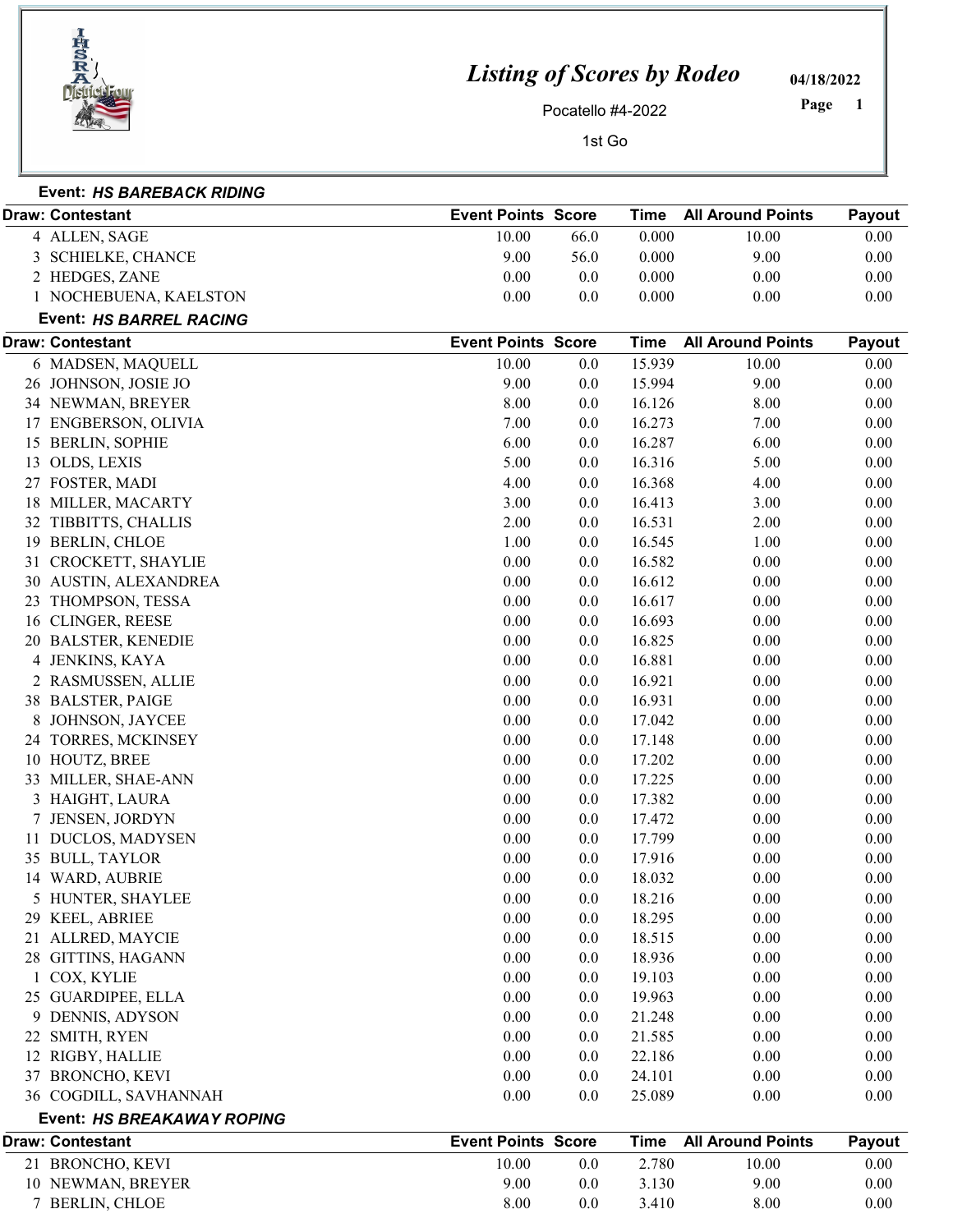|    | IRSRA<br>District Four                 | <b>Listing of Scores by Rodeo</b> | Pocatello #4-2022 |                  |                          | 04/18/2022<br>Page<br>2 |
|----|----------------------------------------|-----------------------------------|-------------------|------------------|--------------------------|-------------------------|
|    |                                        |                                   | 1st Go            |                  |                          |                         |
|    | 5 BEDKE, FALON                         | 7.00                              | 0.0               | 3.590            | 7.00                     | 0.00                    |
| 6  | <b>STROUD, HAYLEE</b>                  | 6.00                              | 0.0               | 3.880            | 6.00                     | 0.00                    |
|    | 22 FOSTER, MADI                        | 5.00                              | 0.0               | 3.950            | 5.00                     | 0.00                    |
|    | 3 BERLIN, SOPHIE                       | 4.00                              | 0.0               | 4.020            | 4.00                     | 0.00                    |
|    | MADSEN, MAQUELL                        | 2.50                              | 0.0               | 4.130            | 2.50                     | 0.00                    |
|    | 13 OLDS, LEXIS                         | 2.50                              | 0.0               | 4.130            | 2.50                     | 0.00                    |
|    | 14 MILLER, MACARTY                     | 1.00                              | 0.0               | 4.200            | 1.00                     | 0.00                    |
|    | 16 STROUD, JAYCEE                      | 0.00                              | 0.0               | 4.350            | 0.00                     | 0.00                    |
| 18 | REYNOLDS, KARLEE                       | 0.00                              | 0.0               | 5.240            | 0.00                     | 0.00                    |
|    | 4 JOHNSON, SHYLEE                      | 0.00                              | 0.0               | 5.440            | 0.00                     | 0.00                    |
|    | 17 MERICA, QUINN                       | 0.00                              | 0.0               | 100.000          | 0.00                     | 0.00                    |
|    | 2 JOHNSON, JAYCEE                      | 0.00                              | 0.0               | 100.000          | 0.00                     | 0.00                    |
| 11 | JENKINS, KAYA                          | 0.00                              | 0.0               | 100.000          | 0.00                     | 0.00                    |
|    | 20 THOMPSON, TESSA                     | 0.00                              | 0.0               | 100.000          | 0.00                     | 0.00                    |
| 15 | AUSTIN, ALEXANDREA                     | 0.00                              | 0.0               | 100.000          | 0.00                     | 0.00                    |
| 19 | TIBBITTS, CHALLIS                      | 0.00                              | 0.0               | 100.000          | 0.00                     | 0.00                    |
|    | 24 SMITH, RYEN                         | 0.00                              | 0.0               | 100.000          | 0.00                     | 0.00                    |
|    | 9 BALSTER, KENEDIE                     | 0.00                              | 0.0               | 100.000          | 0.00                     | 0.00                    |
|    | 12 MILLER, SHAE-ANN                    | 0.00                              | 0.0               | 100.000          | 0.00                     | 0.00                    |
|    | 23 HAIGHT, LAURA                       | 0.00                              | 0.0               | 100.000          | 0.00                     | 0.00                    |
|    | 8 QUIRE, DALLY                         | 0.00                              | 0.0               | 100.000          | 0.00                     | 0.00                    |
|    | <b>Event: HS BULL RIDING</b>           |                                   |                   |                  |                          |                         |
|    | <b>Draw: Contestant</b>                | <b>Event Points Score</b>         |                   | <b>Time</b>      | <b>All Around Points</b> | Payout                  |
|    |                                        |                                   |                   |                  |                          |                         |
|    | 4 WEED, CEASAR                         | 10.00                             | 45.0              | 0.000            | 10.00                    | 0.00                    |
|    | PALMER, KASON                          | 0.00                              | 0.0               | 0.000            | 0.00                     | 0.00                    |
|    | 3 JONES, JP                            | 0.00                              | 0.0               | 0.000            | 0.00                     | 0.00                    |
|    | 2 ALLEN, SAGE                          | $0.00\,$                          | 0.0               | 0.000            | $0.00\,$                 | $0.00\,$                |
|    | Event: HS GOAT TYING                   |                                   |                   |                  |                          |                         |
|    | <b>Draw: Contestant</b>                | <b>Event Points Score</b>         |                   | <b>Time</b>      | <b>All Around Points</b> | Payout                  |
|    | 5 FOSTER, MADI                         | 10.00                             | 0.0               | 9.730            | 10.00                    | 0.00                    |
|    | 11 STROUD, JAYCEE                      | 9.00                              | 0.0               | 9.820            | 9.00                     | 0.00                    |
|    | 1 BERLIN, SOPHIE                       | 8.00                              | 0.0               | 10.940           | 8.00                     | 0.00                    |
| 3  | JOHNSON, JOSIE JO                      | 7.00                              | 0.0               | 11.630           | 7.00                     | 0.00                    |
|    | 12 TORRES, MCKINSEY                    | 6.00                              | 0.0               | 11.900           | 6.00                     | 0.00                    |
|    | 7 BALSTER, KENEDIE                     | 5.00                              | 0.0               | 12.010           | 5.00                     | 0.00                    |
|    | 4 ALLRED, MAYCIE                       | 4.00                              | 0.0               | 12.500           | 4.00                     | 0.00                    |
|    | 16 QUIRE, DALLY                        | 3.00                              | 0.0               | 14.490           | 3.00                     | 0.00                    |
|    | 10 HAIGHT, LAURA                       | 2.00                              | 0.0               | 14.670           | 2.00                     | 0.00                    |
|    | 13 BERLIN, CHLOE                       | 1.00                              | 0.0               | 15.340           | 1.00                     | 0.00                    |
|    | 6 NEWMAN, BREYER                       | 0.00                              | 0.0               | 100.000          | 0.00                     | 0.00                    |
|    | 14 THOMPSON, TESSA                     | 0.00                              | 0.0               | 100.000          | 0.00                     | 0.00                    |
|    | 15 MILLER, MACARTY                     | 0.00                              | 0.0               | 100.000          | 0.00                     | 0.00                    |
| 9  | TIBBITTS, CHALLIS                      | 0.00                              | 0.0               | 100.000          | 0.00                     | 0.00                    |
|    | 2 BRONCHO, KEVI                        | 0.00                              | 0.0               | 100.000          | 0.00                     | 0.00                    |
|    | 8 RASMUSSEN, ALLIE                     | 0.00                              | 0.0               | 100.000          | 0.00                     | 0.00                    |
|    | <b>Event: HS POLE BENDING</b>          |                                   |                   |                  |                          |                         |
|    | <b>Draw: Contestant</b>                | <b>Event Points Score</b>         |                   | <b>Time</b>      | <b>All Around Points</b> | Payout                  |
|    | 16 NEWMAN, BREYER                      | 10.00                             | 0.0               | 20.801           | 10.00                    | 0.00                    |
|    | <b>TORRES, MCKINSEY</b>                | 9.00                              | 0.0               | 21.244           | 9.00                     | 0.00                    |
|    | 30 SMITH, RYEN<br>19 CROCKETT, SHAYLIE | 8.00<br>7.00                      | 0.0<br>0.0        | 21.313<br>21.500 | 8.00<br>7.00             | 0.00<br>0.00            |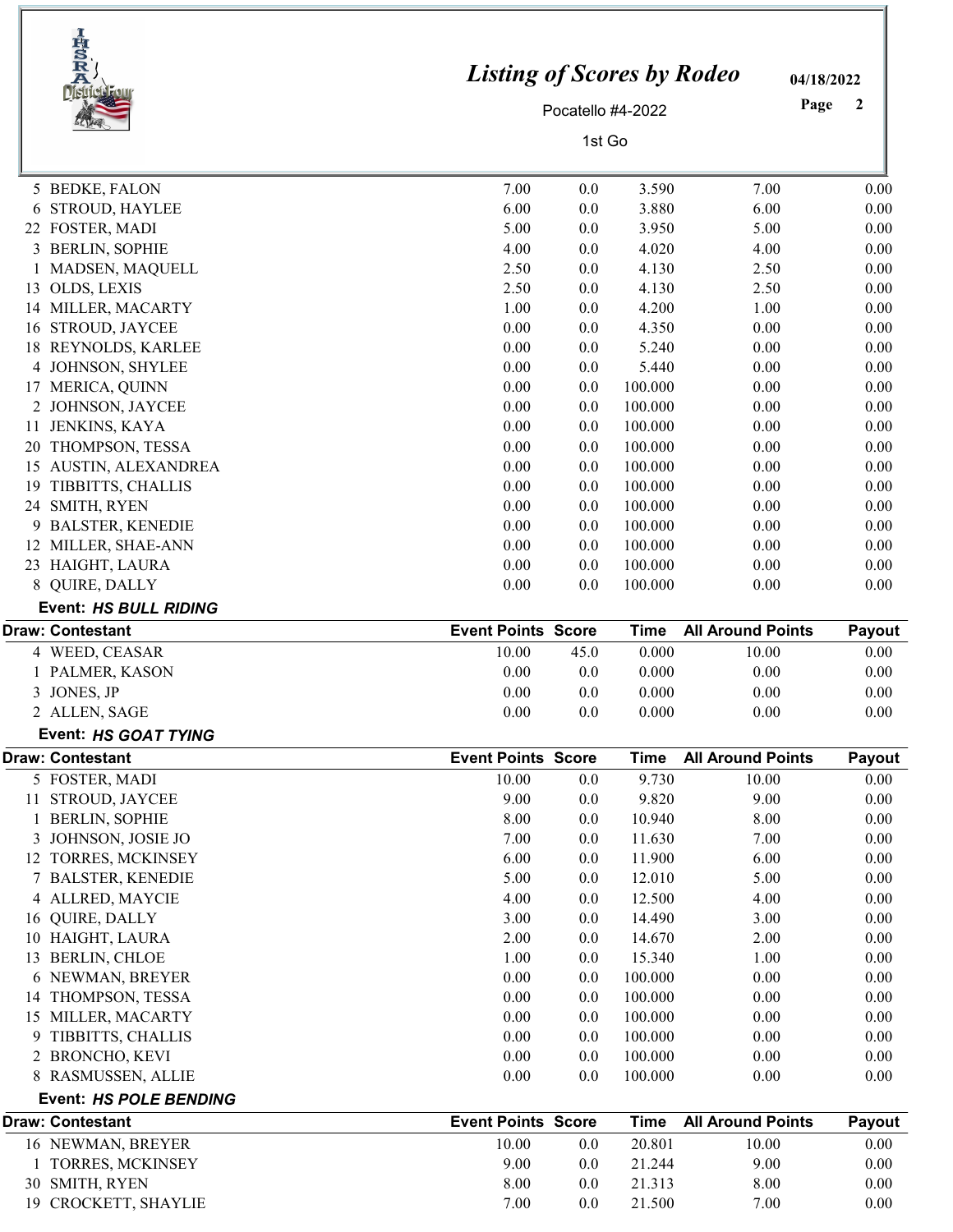|    | <b>IngRA</b><br><b>District Four</b> | <b>Listing of Scores by Rodeo</b> |                   |             |                          | 04/18/2022 |
|----|--------------------------------------|-----------------------------------|-------------------|-------------|--------------------------|------------|
|    |                                      |                                   | Pocatello #4-2022 |             |                          | Page<br>3  |
|    |                                      | 1st Go                            |                   |             |                          |            |
|    | 33 BALSTER, KENEDIE                  | 6.00                              | 0.0               | 21.667      | 6.00                     | 0.00       |
|    | 32 THOMPSON, TESSA                   | 5.00                              | $0.0\,$           | 21.917      | 5.00                     | 0.00       |
|    | 7 BALSTER, PAIGE                     | 4.00                              | 0.0               | 22.199      | 4.00                     | 0.00       |
|    | 18 FOSTER, MADI                      | 3.00                              | $0.0\,$           | 22.287      | 3.00                     | 0.00       |
|    | 17 RASMUSSEN, ALLIE                  | 2.00                              | 0.0               | 22.436      | 2.00                     | 0.00       |
|    | 5 CLINGER, REESE                     | 1.00                              | $0.0\,$           | 22.551      | 1.00                     | 0.00       |
|    | 13 HUNTER, SHAYLEE                   | 0.00                              | 0.0               | 23.661      | 0.00                     | 0.00       |
| 25 | JENSEN, JORDYN                       | 0.00                              | $0.0\,$           | 23.699      | 0.00                     | 0.00       |
| 15 | <b>BULL, TAYLOR</b>                  | 0.00                              | 0.0               | 24.013      | 0.00                     | 0.00       |
| 28 | TIBBITTS, CHALLIS                    | 0.00                              | 0.0               | 24.274      | 0.00                     | 0.00       |
|    | 23 ENGBERSON, OLIVIA                 | 0.00                              | 0.0               | 25.391      | 0.00                     | 0.00       |
| 11 | JOHNSON, JOSIE JO                    | 0.00                              | 0.0               | 26.021      | 0.00                     | 0.00       |
|    | 3 BERLIN, CHLOE                      | 0.00                              | 0.0               | 26.606      | 0.00                     | 0.00       |
| 12 | <b>DUCLOS, MADYSEN</b>               | 0.00                              | 0.0               | 26.897      | 0.00                     | 0.00       |
|    | 20 MILLER, SHAE-ANN                  | 0.00                              | $0.0\,$           | 27.845      | 0.00                     | 0.00       |
|    | 10 RIGBY, HALLIE                     | 0.00                              | 0.0               | 28.027      | 0.00                     | 0.00       |
| 21 | JOHNSON, JAYCEE                      | 0.00                              | $0.0\,$           | 28.093      | 0.00                     | 0.00       |
|    | 14 HAIGHT, LAURA                     | 0.00                              | 0.0               | 28.112      | 0.00                     | 0.00       |
|    | 24 MILLER, MACARTY                   | 0.00                              | $0.0\,$           | 28.166      | 0.00                     | 0.00       |
|    | 6 KEEL, ABRIEE                       | 0.00                              | 0.0               | 28.673      | 0.00                     | 0.00       |
| 4  | <b>GITTINS, HAGANN</b>               | 0.00                              | 0.0               | 28.883      | 0.00                     | 0.00       |
|    | 31 REYNOLDS, KARLEE                  | 0.00                              | 0.0               | 29.536      | 0.00                     | 0.00       |
|    | 27 COX, KYLIE                        | 0.00                              | 0.0               | 30.883      | 0.00                     | 0.00       |
|    | 9 MADSEN, MAQUELL                    | 0.00                              | $0.0\,$           | 31.789      | 0.00                     | 0.00       |
| 8  | <b>BERLIN, SOPHIE</b>                | 0.00                              | $0.0\,$           | 33.158      | 0.00                     | 0.00       |
|    | 29 WARD, AUBRIE                      | 0.00                              | 0.0               | 33.345      | 0.00                     | 0.00       |
|    | 2 ALLRED, MAYCIE                     | 0.00                              | 0.0               | 33.963      | 0.00                     | 0.00       |
|    | 26 JENKINS, KAYA                     | 0.00                              | 0.0               | 38.656      | 0.00                     | 0.00       |
|    | 22 OLDS, LEXIS                       | 0.00                              | 0.0               | 100.000     | 0.00                     | 0.00       |
|    | <b>Event: HS SADDLE BRONC</b>        |                                   |                   |             |                          |            |
|    | <b>Draw: Contestant</b>              | <b>Event Points Score</b>         |                   | <b>Time</b> | <b>All Around Points</b> | Payout     |
|    | 6 BARTAUSKY, DUSTIN                  | 0.00                              | $0.0\,$           | 0.000       | 0.00                     | 0.00       |
|    | 2 OLESON, IRA                        | 0.00                              | 0.0               | 0.000       | 0.00                     | 0.00       |
|    | 7 MEADOR, PEYTON                     | 0.00                              | 0.0               | 0.000       | 0.00                     | 0.00       |
|    | 3 HANSEN, COLBY                      | 0.00                              | 0.0               | 0.000       | 0.00                     | 0.00       |
|    | 5 BARBER, JAREN                      | 0.00                              | $0.0\,$           | 0.000       | 0.00                     | 0.00       |
|    | 4 BARBER, RILEY                      | 0.00                              | 0.0               | 0.000       | 0.00                     | 0.00       |
|    | 1 BARBER, SLADE                      | 0.00                              | 0.0               | 0.000       | 0.00                     | 0.00       |
|    | Event: HS STEER WRESTLING            |                                   |                   |             |                          |            |
|    | <b>Draw: Contestant</b>              | <b>Event Points Score</b>         |                   | <b>Time</b> | <b>All Around Points</b> | Payout     |
|    | 5 ROCHE, HUNTER                      | 10.00                             | $0.0\,$           | 4.990       | 10.00                    | 0.00       |
|    | 2 BARBER, RILEY                      | 9.00                              | $0.0\,$           | 5.360       | 9.00                     | 0.00       |
|    | 3 OLESON, IRA                        | 8.00                              | $0.0\,$           | 14.440      | 8.00                     | 0.00       |
|    | <b>FOSTER, KYLE</b>                  | 0.00                              | $0.0\,$           | 100.000     | 0.00                     | 0.00       |
|    | 4 KIGGINS, RIGGIN                    | 0.00                              | 0.0               | 100.000     | 0.00                     | 0.00       |
|    | 6 BARBER, SLADE                      | 0.00                              | 0.0               | 100.000     | 0.00                     | 0.00       |
|    | Event: HS TEAM ROPING                |                                   |                   |             |                          |            |
|    | <b>Draw: Contestant</b>              | <b>Event Points Score</b>         |                   | <b>Time</b> | <b>All Around Points</b> | Payout     |
|    | 8 HAIGHT, LAURA (1)                  | 10.00                             | $0.0\,$           | 9.520       | 10.00                    | $0.00\,$   |
|    | 8 BARBER, RILEY (2)                  | 10.00                             | $0.0\,$           | 9.520       | 10.00                    | 0.00       |
|    | 2 ROCHE, HUNTER (1)                  | 9.00                              | 0.0               | 12.370      | 9.00                     | 0.00       |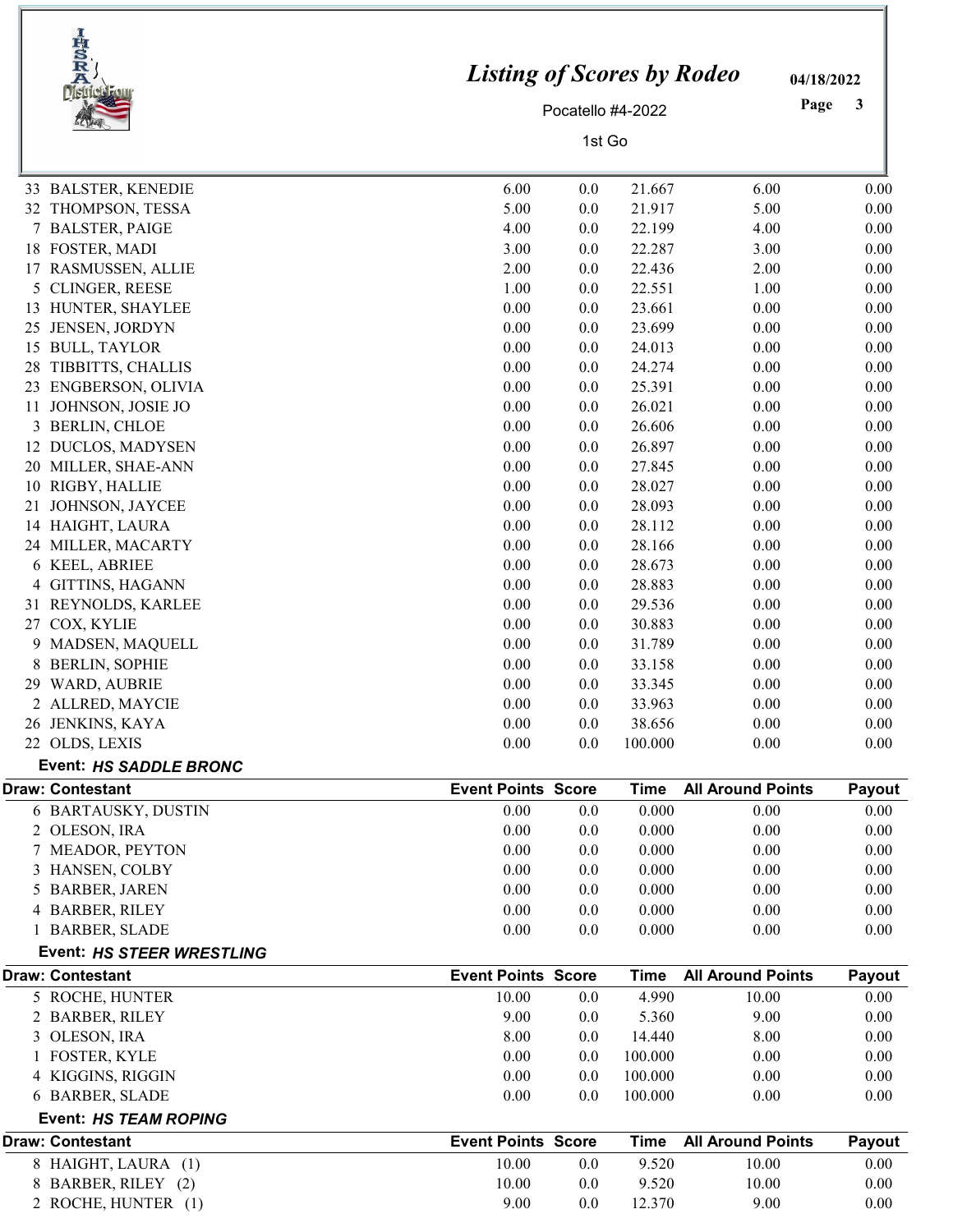| <b>IHSRA</b><br><b>District:</b>              | <b>Listing of Scores by Rodeo</b> |                   |             |                          | 04/18/2022 |                         |
|-----------------------------------------------|-----------------------------------|-------------------|-------------|--------------------------|------------|-------------------------|
|                                               |                                   | Pocatello #4-2022 |             |                          | Page       | $\overline{\mathbf{4}}$ |
|                                               |                                   | 1st Go            |             |                          |            |                         |
| 2 GUNTER, COLE (2)                            | 9.00                              | 0.0               | 12.370      | 9.00                     |            | 0.00                    |
| 16 STROUD, HAYLEE (1)                         | 8.00                              | 0.0               | 12.710      | 8.00                     |            | 0.00                    |
| 16 NEWMAN, BREYER (2)                         | 8.00                              | 0.0               | 12.710      | 8.00                     |            | 0.00                    |
| 1 PAYNE, NATHAN (1)                           | 7.00                              | 0.0               | 13.490      | 7.00                     |            | 0.00                    |
| JONES, DAXTON (2)<br>1                        | 7.00                              | 0.0               | 13.490      | 7.00                     |            | 0.00                    |
| 13 MERICA, QUINN (1)                          | 0.00                              | 0.0               | 100.000     | 0.00                     |            | 0.00                    |
| JENKINS, KAYA (1)<br>10                       | 0.00                              | 0.0               | 100.000     | 0.00                     |            | 0.00                    |
| 17 FOSTER, MADI (1)                           | 0.00                              | 0.0               | 100.000     | 0.00                     |            | 0.00                    |
| 14 MADSEN, MAQUELL (1)                        | 0.00                              | 0.0               | 100.000     | 0.00                     |            | 0.00                    |
| 7 THOMPSON, TESSA (1)                         | 0.00                              | 0.0               | 100.000     | 0.00                     |            | 0.00                    |
| $5$ OLDS, LEXIS $(1)$                         | 0.00                              | 0.0               | 100.000     | 0.00                     |            | 0.00                    |
| BERLIN, SOPHIE (1)<br>11                      | 0.00                              | 0.0               | 100.000     | 0.00                     |            | 0.00                    |
| 12 BEDKE, FALON (1)                           | 0.00                              | 0.0               | 100.000     | 0.00                     |            | 0.00                    |
| 3 BELL, WADE (1)                              | 0.00                              | 0.0               | 100.000     | 0.00                     |            | 0.00                    |
| 9 FOSTER, TRISTIN (1)                         | 0.00                              | 0.0               | 100.000     | 0.00                     |            | 0.00                    |
| 4 MERRITT, DYLAN (1)                          | 0.00                              | 0.0               | 100.000     | 0.00                     |            | 0.00                    |
| 15 JENSEN, WYATT (1)                          | 0.00                              | 0.0               | 100.000     | 0.00                     |            | 0.00                    |
| JOHNSON, SHYLEE (1)<br>6                      | 0.00                              | 0.0               | 100.000     | 0.00                     |            | 0.00                    |
| JOHNSON, JAYCEE (2)<br>17                     | 0.00                              | 0.0               | 100.000     | 0.00                     |            | 0.00                    |
| 10 DRAW PARTNER, HEELER #2 (2)                | 0.00                              | 0.0               | 100.000     | 0.00                     |            | 0.00                    |
| 12 BERLIN, CHLOE (2)                          | 0.00                              | 0.0               | 100.000     | 0.00                     |            | 0.00                    |
| MILLER, MACARTY (2)<br>11                     | 0.00                              | 0.0               | 100.000     | 0.00                     |            | 0.00                    |
| 13 BRONCHO, KEVI (2)                          | 0.00                              | 0.0               | 100.000     | 0.00                     |            | 0.00                    |
| 4 PAUL, KAYDEN (2)                            | 0.00                              | 0.0               | 100.000     | 0.00                     |            | 0.00                    |
| OLESON, IRA (2)<br>3                          | 0.00                              | 0.0               | 100.000     | 0.00                     |            | 0.00                    |
| 9 ANDERSON, AJ (2)                            | 0.00                              | 0.0               | 100.000     | 0.00                     |            | 0.00                    |
| 5 KIGGINS, RIGGIN (2)                         | 0.00                              | 0.0               | 100.000     | 0.00                     |            | 0.00                    |
| 7 SWAN, GEORGE (2)                            | 0.00                              | 0.0               | 100.000     | 0.00                     |            | 0.00                    |
| 14 JONES, BRIGGEN (2)                         | 0.00                              | 0.0               | 100.000     | 0.00                     |            | 0.00                    |
| 15 THOMPSON, BOEDY (2)                        | 0.00                              | 0.0               | 100.000     | 0.00                     |            | 0.00                    |
| 6 TIBBITTS, CHALLIS (2)<br>Event: HS TIE DOWN | 0.00                              | 0.0               | 100.000     | 0.00                     |            | 0.00                    |
| <b>Draw: Contestant</b>                       | <b>Event Points Score</b>         |                   | <b>Time</b> | <b>All Around Points</b> |            | Payout                  |
| 4 THOMPSON, BOEDY                             | 10.00                             | 0.0               | 13.750      | 10.00                    |            | $0.00\,$                |
| 7 JENSEN, WYATT                               | 9.00                              | 0.0               | 15.460      | 9.00                     |            | 0.00                    |
| <b>JONES, DAXTON</b>                          | 8.00                              | 0.0               | 23.980      | 8.00                     |            | 0.00                    |
| 6 BARBER, RILEY                               | 7.00                              | 0.0               | 25.060      | 7.00                     |            | 0.00                    |
| 2 BELL, WADE                                  | 6.00                              | 0.0               | 27.820      | 6.00                     |            | 0.00                    |
| 5 PAYNE, NATHAN                               | 5.00                              | 0.0               | 32.230      | 5.00                     |            | 0.00                    |
| 3 ROCHE, HUNTER                               | 0.00                              | 0.0               | 100.000     | 0.00                     |            | 0.00                    |
| OLESON, IRA<br>8                              | 0.00                              | 0.0               | 100.000     | 0.00                     |            | 0.00                    |
| 9 JONES, BRIGGEN                              | 0.00                              | 0.0               | 100.000     | 0.00                     |            | 0.00                    |
| Event: JH BAREBACK STEER                      |                                   |                   |             |                          |            |                         |
| <b>Draw: Contestant</b>                       | <b>Event Points Score</b>         |                   | <b>Time</b> | <b>All Around Points</b> |            | Payout                  |
| 2 MILLER, KOLTER                              | 0.00                              | 0.0               | 0.000       | 0.00                     |            | $0.00\,$                |
| 1 WALLACE, RYDER                              | 0.00                              | 0.0               | 0.000       | 0.00                     |            | 0.00                    |
| 3 JENSEN, BRYSON                              | 0.00                              | 0.0               | 0.000       | 0.00                     |            | 0.00                    |
| <b>Event: JH BARREL RACING</b>                |                                   |                   |             |                          |            |                         |
| <b>Draw: Contestant</b>                       | <b>Event Points Score</b>         |                   | <b>Time</b> | <b>All Around Points</b> |            | Payout                  |
| 12 FLY, TIETSIE                               | 10.00                             | 0.0               | 16.325      | 10.00                    |            | 0.00                    |
| 3 JORGENSEN, RAEGAN                           | 9.00                              | 0.0               | 16.450      | 9.00                     |            | 0.00                    |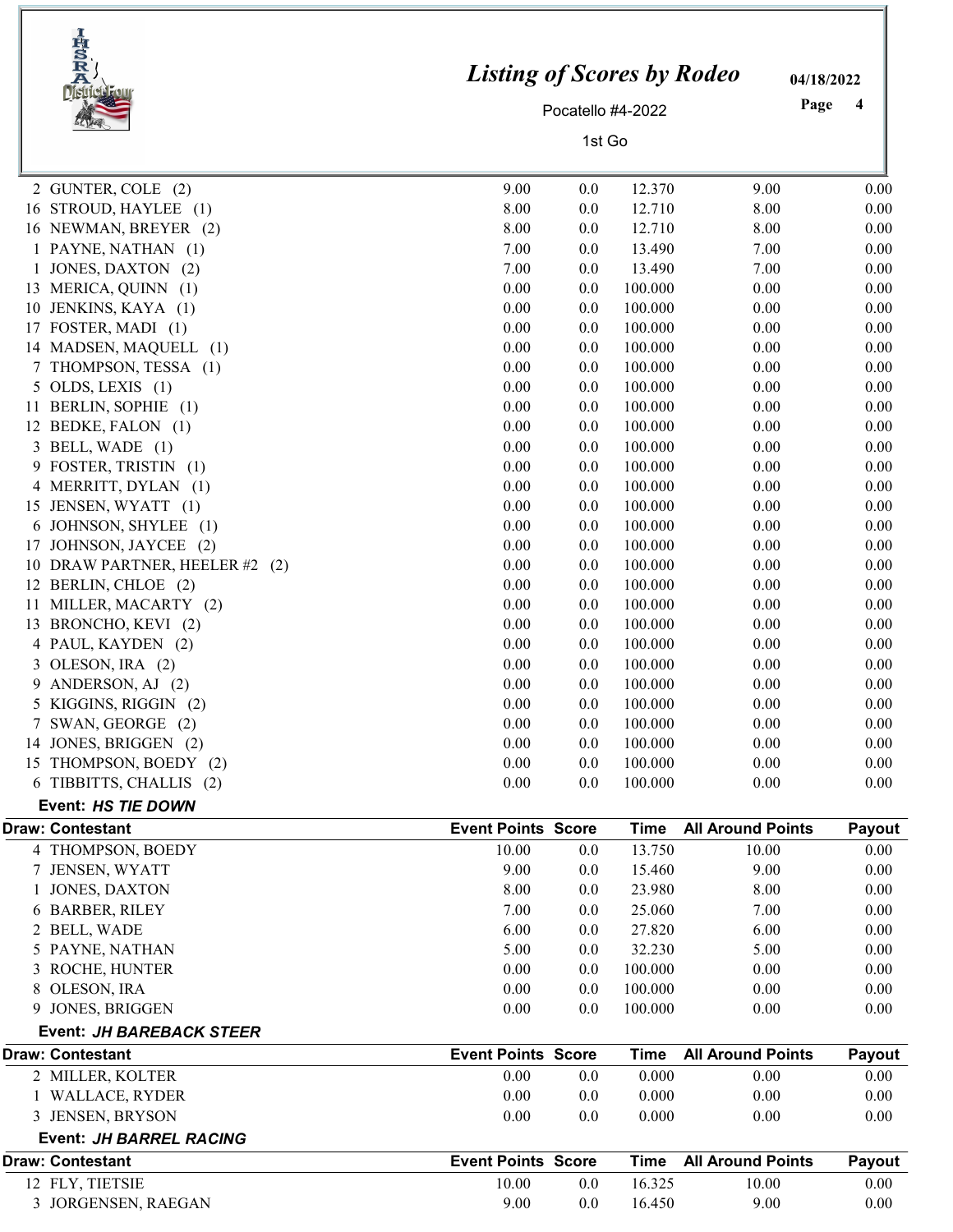| IRSRA                                      | <b>Listing of Scores by Rodeo</b> |                   |                  |                                  | 04/18/2022     |
|--------------------------------------------|-----------------------------------|-------------------|------------------|----------------------------------|----------------|
|                                            |                                   | Pocatello #4-2022 |                  |                                  | Page<br>5      |
|                                            |                                   | 1st Go            |                  |                                  |                |
|                                            |                                   |                   |                  |                                  |                |
| 10 OLESON, HARLIE                          | 8.00                              | 0.0               | 16.893           | 8.00                             | 0.00           |
| 6 MILLER, MCKINLEY                         | 7.00                              | 0.0               | 17.127           | 7.00                             | 0.00           |
| 4 BENSON, BREANNA                          | 6.00                              | 0.0               | 17.278           | 6.00                             | 0.00           |
| 1 LOSEE, GERTIE                            | 5.00                              | 0.0               | 17.352           | 5.00                             | 0.00           |
| SWEENEY, KEEGAN                            | 4.00                              | 0.0               | 17.949           | 4.00                             | 0.00           |
| 5 EVANS, KATELYN                           | 3.00                              | 0.0               | 17.964           | 3.00                             | 0.00           |
| STODDARD, KHARLI<br>11                     | 2.00                              | 0.0               | 18.128           | 2.00                             | 0.00           |
| 7 MILLER, CASHLEE                          | 1.00                              | 0.0               | 20.719<br>22.811 | 1.00                             | 0.00           |
| 2 MATHEWS, ELLA<br>8 REYNOLDS, TAYLOR      | 0.00<br>0.00                      | 0.0<br>0.0        | 31.891           | 0.00<br>0.00                     | 0.00<br>0.00   |
| Event: JH BOYS BREAKAWAY                   |                                   |                   |                  |                                  |                |
| <b>Draw: Contestant</b>                    | <b>Event Points Score</b>         |                   | <b>Time</b>      | <b>All Around Points</b>         | Payout         |
| 5 SWEENEY, BRAYDEN                         | 10.00                             | 0.0               | 5.490            | 10.00                            | 0.00           |
| 4 MILLER, KOLTER                           | 0.00                              | 0.0               | 100.000          | 0.00                             | 0.00           |
| 6 TIBBITTS, J.T                            | 0.00                              | 0.0               | 100.000          | 0.00                             | 0.00           |
| 1 KIGGINS, RIDGE                           | 0.00                              | 0.0               | 100.000          | 0.00                             | 0.00           |
| 3 MILLER, RIGGIN                           | 0.00                              | 0.0               | 100.000          | 0.00                             | 0.00           |
| 2 EVANS, TRAVIS                            | 0.00                              | 0.0               | 100.000          | 0.00                             | 0.00           |
| Event: JH BOYS GOAT TYING                  |                                   |                   |                  |                                  |                |
| <b>Draw: Contestant</b>                    | <b>Event Points Score</b>         |                   | <b>Time</b>      | <b>All Around Points</b>         | Payout         |
| 4 CLAYSON, IKE                             | 10.00                             | 0.0               | 15.590           | 10.00                            | 0.00           |
| 1 TIBBITTS, J.T                            | 9.00                              | $0.0\,$           | 15.870           | 9.00                             | 0.00           |
| 3 EVANS, TRAVIS                            | 8.00                              | 0.0               | 19.450           | 8.00                             | 0.00           |
| 2 MILLER, RIGGIN                           | 7.00                              | 0.0               | 28.090           | 7.00                             | 0.00           |
| 5 KIGGINS, RIDGE                           | 0.00                              | 0.0               | 100.000          | 0.00                             | 0.00           |
| Event: JH BULL RIDING                      |                                   |                   |                  |                                  |                |
| <b>Draw: Contestant</b><br>2 AUSTIN, DYLAN | <b>Event Points Score</b><br>0.00 | 0.0               | Time<br>0.000    | <b>All Around Points</b><br>0.00 | Payout<br>0.00 |
| 3 MILLER, KOLTER                           | 0.00                              | 0.0               | 0.000            | 0.00                             | 0.00           |
| 1 BOSQUEZ, ARIMO                           | 0.00                              | 0.0               | 0.000            | 0.00                             | 0.00           |
| Event: JH CHUTE DOGGING                    |                                   |                   |                  |                                  |                |
| <b>Draw: Contestant</b>                    | <b>Event Points Score</b>         |                   | <b>Time</b>      | <b>All Around Points</b>         | Payout         |
| 6 BOSQUEZ, ARIMO                           | 10.00                             | 0.0               | 4.090            | 10.00                            | 0.00           |
| 1 CLAYSON, IKE                             | 9.00                              | 0.0               | 6.880            | 9.00                             | 0.00           |
| 4 AUSTIN, DYLAN                            | 8.00                              | 0.0               | 15.010           | 8.00                             | 0.00           |
| 7 JENSEN, BRYSON                           | 7.00                              | 0.0               | 17.280           | 7.00                             | 0.00           |
| 5 MILLER, KOLTER                           | 0.00                              | 0.0               | 100.000          | 0.00                             | 0.00           |
| 2 WALLACE, RYDER                           | 0.00                              | 0.0               | 100.000          | 0.00                             | 0.00           |
| 3 SWEENEY, BRAYDEN                         | 0.00                              | 0.0               | 100.000          | 0.00                             | 0.00           |
| Event: JH GIRLS BREAKAWAY                  |                                   |                   |                  |                                  |                |
| <b>Draw: Contestant</b>                    | <b>Event Points Score</b>         |                   | <b>Time</b>      | <b>All Around Points</b>         | Payout         |
| 5 EVANS, KATELYN                           | 10.00<br>9.00                     | 0.0               | 3.760<br>4.400   | 10.00<br>9.00                    | 0.00           |
| 2 JORGENSEN, RAEGAN<br>4 LOSEE, GERTIE     | 8.00                              | 0.0<br>0.0        | 13.490           | 8.00                             | 0.00<br>0.00   |
| 6 MILLER, MCKINLEY                         | 0.00                              | 0.0               | 100.000          | 0.00                             | 0.00           |
| 1 FLY, TIETSIE                             | 0.00                              | 0.0               | 100.000          | 0.00                             | 0.00           |
| 3 MILLER, CASHLEE                          | 0.00                              | 0.0               | 100.000          | 0.00                             | 0.00           |
| Event: JH GIRLS GOAT TYING                 |                                   |                   |                  |                                  |                |
| <b>Draw: Contestant</b>                    | <b>Event Points Score</b>         |                   | <b>Time</b>      | <b>All Around Points</b>         | Payout         |
| 5 LOSEE, GERTIE                            | 10.00                             | 0.0               | 11.000           | 10.00                            | 0.00           |